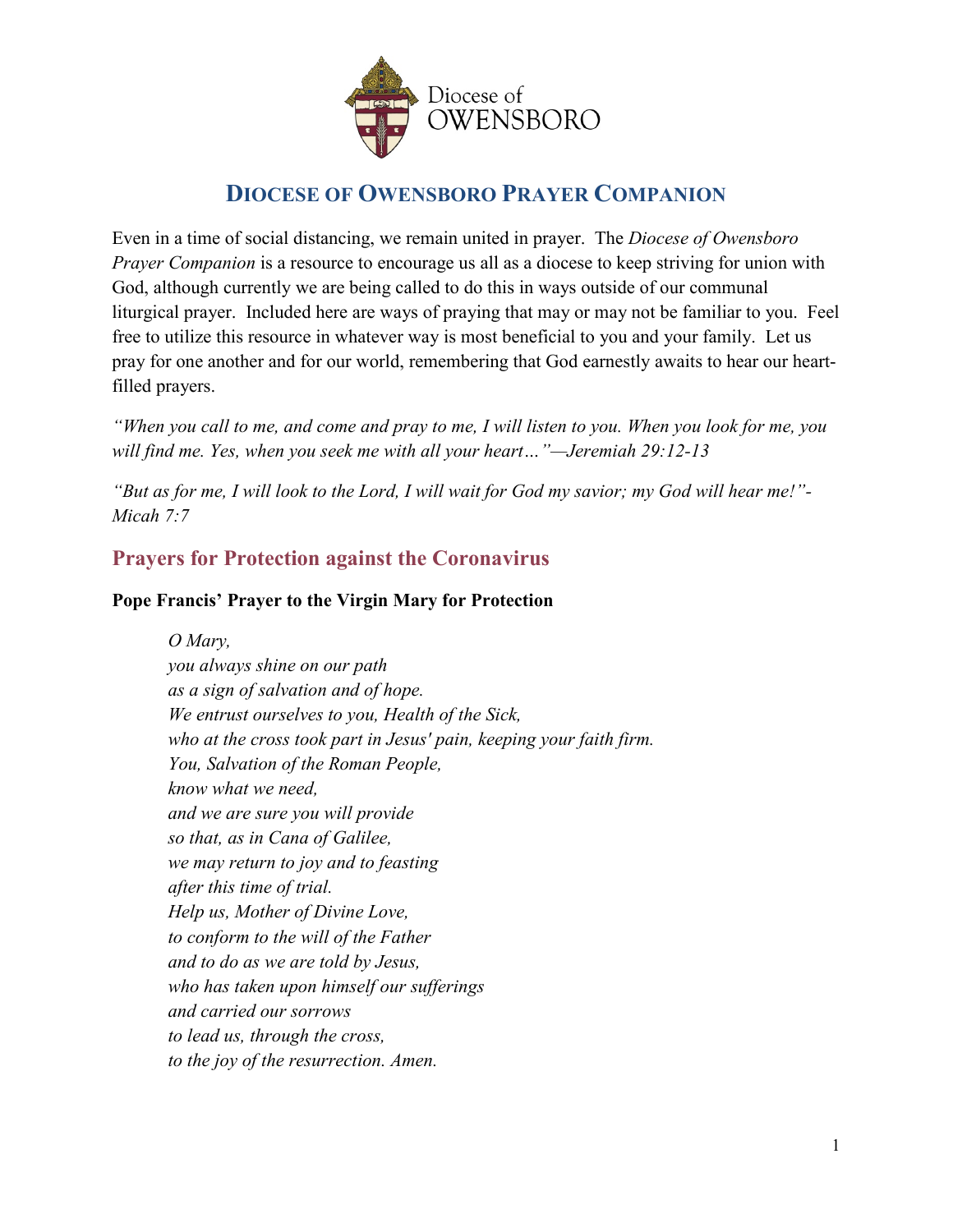*Under your protection, we seek refuge, Holy Mother of God. Do not disdain the entreaties of we who are in trial, but deliver us from every danger, O glorious and blessed Virgin.*

#### **Archbishop Gomez's Prayer to Our Lady of Guadalupe**

*Holy Virgin of Guadalupe, Queen of the Angels and Mother of the Americas. We fly to you today as your beloved children. We ask you to intercede for us with your Son, as you did at the wedding in Cana.*

*Pray for us, loving Mother, and gain for our nation and world, and for all our families and loved ones, the protection of your holy angels, that we may be spared the worst of this illness.*

*For those already afflicted, we ask you to obtain the grace of healing and deliverance. Hear the cries of those who are vulnerable and fearful, wipe away their tears and help them to trust.*

*In this time of trial and testing, teach all of us in the Church to love one another and to be patient and kind. Help us to bring the peace of Jesus to our land and to our hearts.*

*We come to you with confidence, knowing that you truly are our compassionate mother, health of the sick and cause of our joy.*

*Shelter us under the mantle of your protection, keep us in the embrace of your arms, help us always to know the love of your Son, Jesus. Amen.*

#### **Spiritual Communion**

In a time when it is impossible to receive Jesus sacramentally in the Eucharist, making a spiritual communion can serve to increase our faith and union with God. Many saints, including St. Thomas Aquinas and St. Padre Pio, encouraged spiritual communion and spoke of its benefits. You can make a spiritual communion any time, and multiple times throughout the day, whether you are watching the Mass on television, or just feel a particular need for closer union with the Lord. This can be done within seconds, by simply asking Jesus to come into your heart in a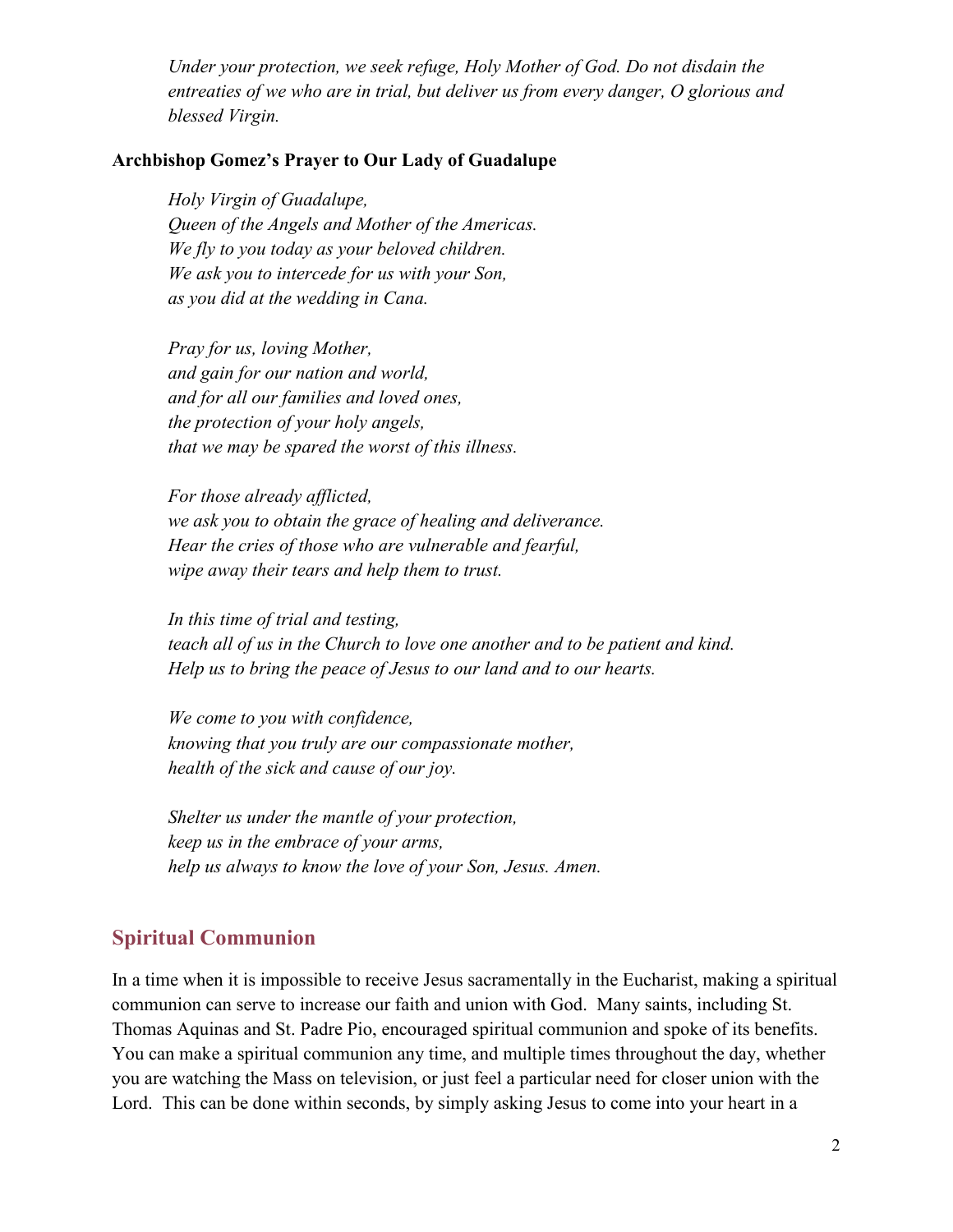special way. Alternatively, you could have a more intentional prayer time, praying an Act of Faith, Hope, and Love, followed by a prayer (such as the one below) asking to receive Jesus spiritually. As Catholics, we know that the source and summit of our faith is the Holy Eucharist, and while spiritual communion is not the same as sacramental communion, we can earnestly pray that it will help to sustain us and increase our love and longing to receive Jesus in the Blessed Sacrament.

*My Jesus, I believe that You are present in the Most Holy Sacrament. I love You above all things, and I desire to receive You into my soul. Since I cannot at this moment receive You sacramentally, come at least spiritually into my heart. I embrace You as if You were already there and unite myself wholly to You. Never permit me to be separated from You. Amen.*

#### **Novena to Our Lady of Monte Berico**

A novena is a prayer that is prayed for nine consecutive days, typically for a specific intention. Novenas traditionally end on the feast day of a particular saint, however, they can be prayed at any time. Our Lady of Monte Berico is the patron saint of overcoming pandemics. She appeared to a woman in the early  $15<sup>th</sup>$  century during an outbreak of the plague, asking her to build a church on a hill to recover the health of the people. Others would not believe her, and the plague continued until finally the church was built and the plague was ended. Below is a prayer that can be prayed for nine days as a novena to Our Lady of Monte Berico as we pray for an end to the Coronavirus pandemic.

*O Most Holy Virgin, Mother of God and my Mother Mary, I thank you that you have deigned to appear on Monte Berico and I thank you for all the graces you grant here to those who turn to you. Nobody ever prayed to you in vain. I, too, resort to you and beg you for the Passion and Death of Jesus and for your pains: welcome me, o' merciful Mother, under your mantle, which is a maternal mantle; grant me the particular grace that I ask of You [your petition here] and protect me from all evil and especially from sin which is the greatest evil.*

*Oh make, oh Mary, my Mother, that I always enjoy your loving protection in life and even more in death and then come to see you in heaven and to thank and bless you forever. Amen.*

*Madonna of Monte Berico, pray for us.*

*O sweet Virgin, pious mother of love, Like this Ave rising from the heart. Ave, ave, ave, Maria*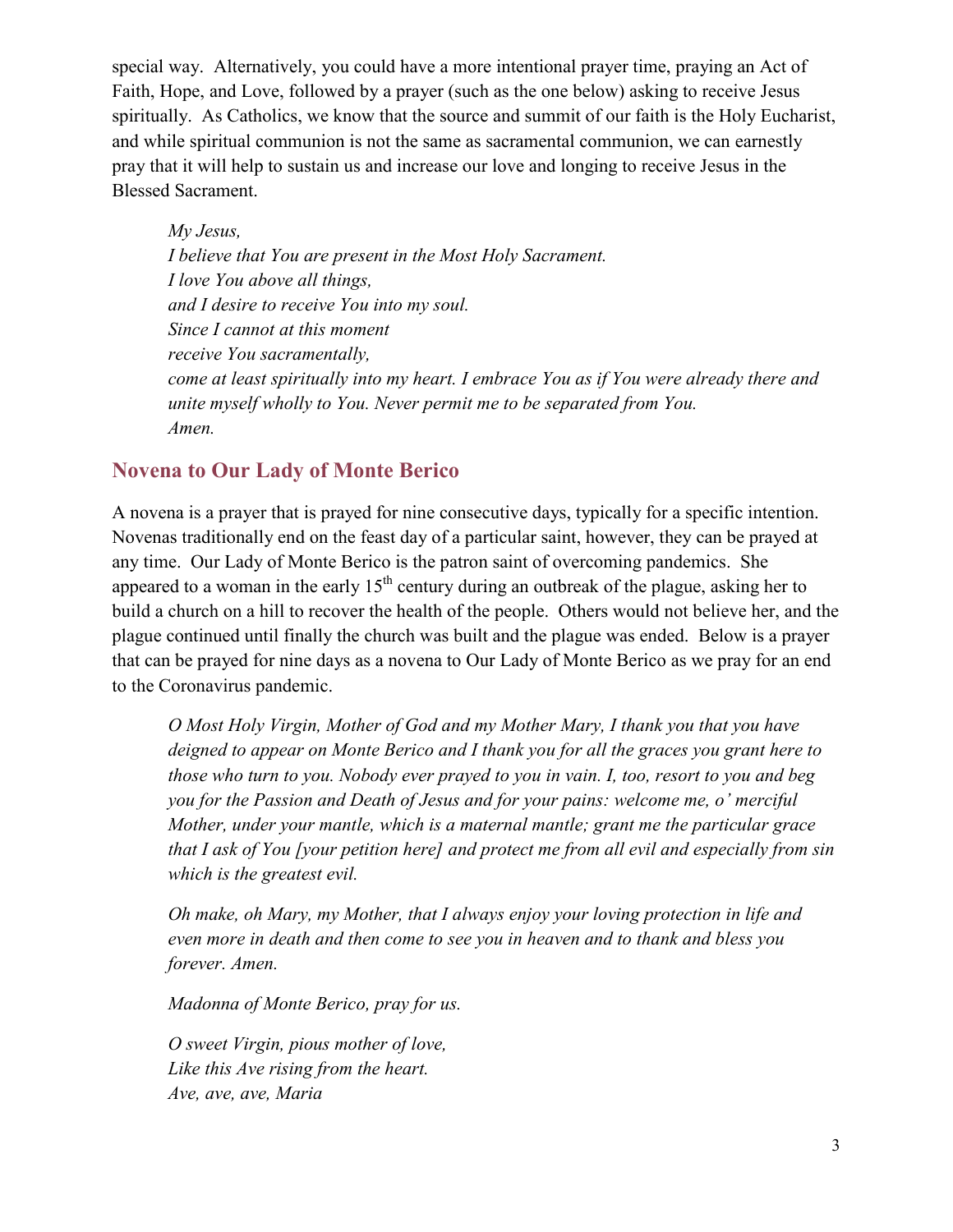*Ave, ave, ave, Maria*

*O Virgin, shine as a star in the sky, Motherly defend your faithful children. Ave, ave, ave Maria Ave, ave, ave, Maria*

### **Lectio Divina**

*Lectio Divina* means "Divine Reading" in Latin. It has been a traditional monastic practice for spiritually reading Holy Scripture, but can be used by anyone. Below are some suggested steps you can take, but you can always simplify by simply asking the Holy Spirit to be present, reading a scripture passage, and prayerfully reflecting on what you read.

- ∼ Silencio (Prepare)
	- o Pick a few verses of the Bible to read. This can either be the daily readings, or any part of the Bible that you feel drawn to. Then take a moment to ready yourself to be open to the Word of God. Some suggestions include silencing your phone, lighting a candle, or spending a minute in silence. You may wish to offer a prayer to the Holy Spirit to guide this time of devotion ("Come, Holy Spirit…").
- ∼ Lectio (Read)
	- o Read the scripture passage through slowly, paying attention to any words or phrases that stand out to you.
- ∼ Meditatio (Reflect)
	- o Read through the passage again. Spend a few minutes in silence and reflect on the scripture passage by asking yourself what God might be saying to you. It may be helpful to imagine yourself in the scene. Or if that is not applicable, you could imagine sitting with Jesus (maybe on a beach!) while he speaks with you about the scripture you just read.
- ∼ Oratio (Pray)
	- o Read through the passage again. Talk to God. Has someone been put on your heart to pray for and feel lead to intercessory prayer? Are you feeling called to a prayer of repentance, praise, or thanksgiving? You also may wish to journal this prayer or some of the insights that you have gleaned through reading and reflection.
- ∼ Contemplatio (Rest)
	- o "Be still and know that I am God." (Psalm 46:10) Be still and let God's peace rest on you.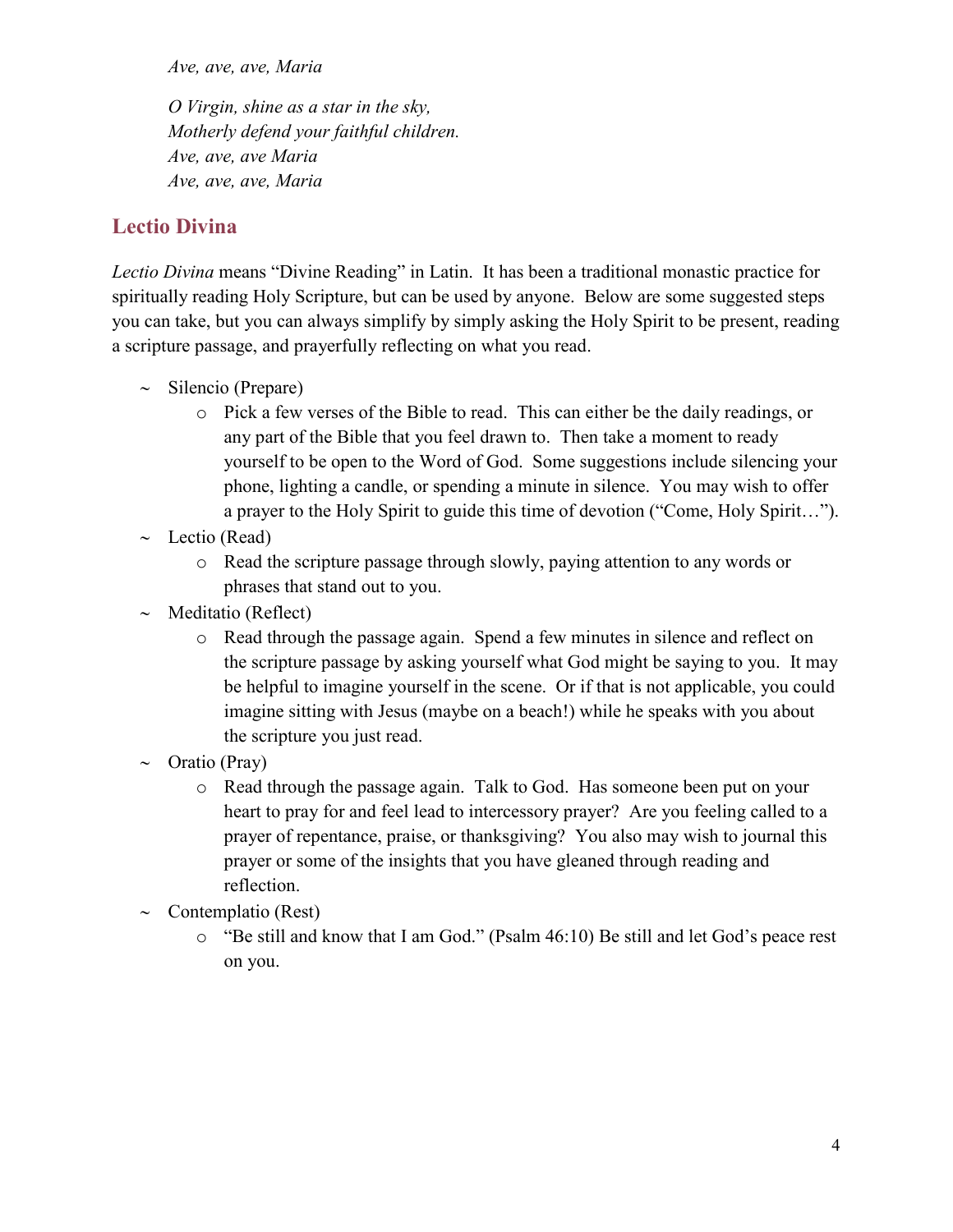### **Encouraging Verses from Scripture**

- ∼ Be strong and courageous. Do not be afraid; do not be discouraged, for the Lord your God will be with you wherever you go.—Joshua 1:9
- ∼ Do not fear: I am with you; do not be anxious: I am your God. I will strengthen you, I will help you, I will uphold you with my victorious right hand.—Isaiah 41:10
- ∼ "Come to me, all you who labor and are burdened, and I will give you rest. Take my yoke upon you and learn from me, for I am meek and humble of heart; and you will find rest for yourselves. For my yoke is easy, and my burden light."—Matthew 11:28-30
- ∼ Peace I leave you; my peace I give to you. Not as the world gives do I give it to you. Do not let your hearts be troubled or afraid.—John 14:27
- ∼ May the God of hope fill you with all joy and peace in believing, so that you may abound in hope by the power of the Holy Spirit.— Romans 15:13
- ∼ And the God of all grace, who called you to his eternal glory in Christ, after you have suffered a little while, will himself restore you and make you strong, firm and steadfast.—1 Peter 5:10

### **Other Helpful Prayers**

#### **Saint John of the Cross Prayer**

*O blessed Jesus, give me stillness of soul in You. Let your mighty calmness reign in me. Rule me, O King of Gentleness, King of Peace.*

### **Prayer for Families**

*We bless your name, O Lord, for sending your own incarnate Son, to become part of a family, so that, as he lived its life, he would experience its worries and its joys.*

*We ask you, Lord, to protect and watch over this family, so that in the strength of your grace its members may enjoy prosperity, possess the priceless gift of your peace, and, as the Church alive in the home, bear witness in this world to your glory. We ask this through Christ our Lord. Amen.*

(Borrowed from "Catholic Household Blessings and Prayers," USCCB)

#### **Memorare**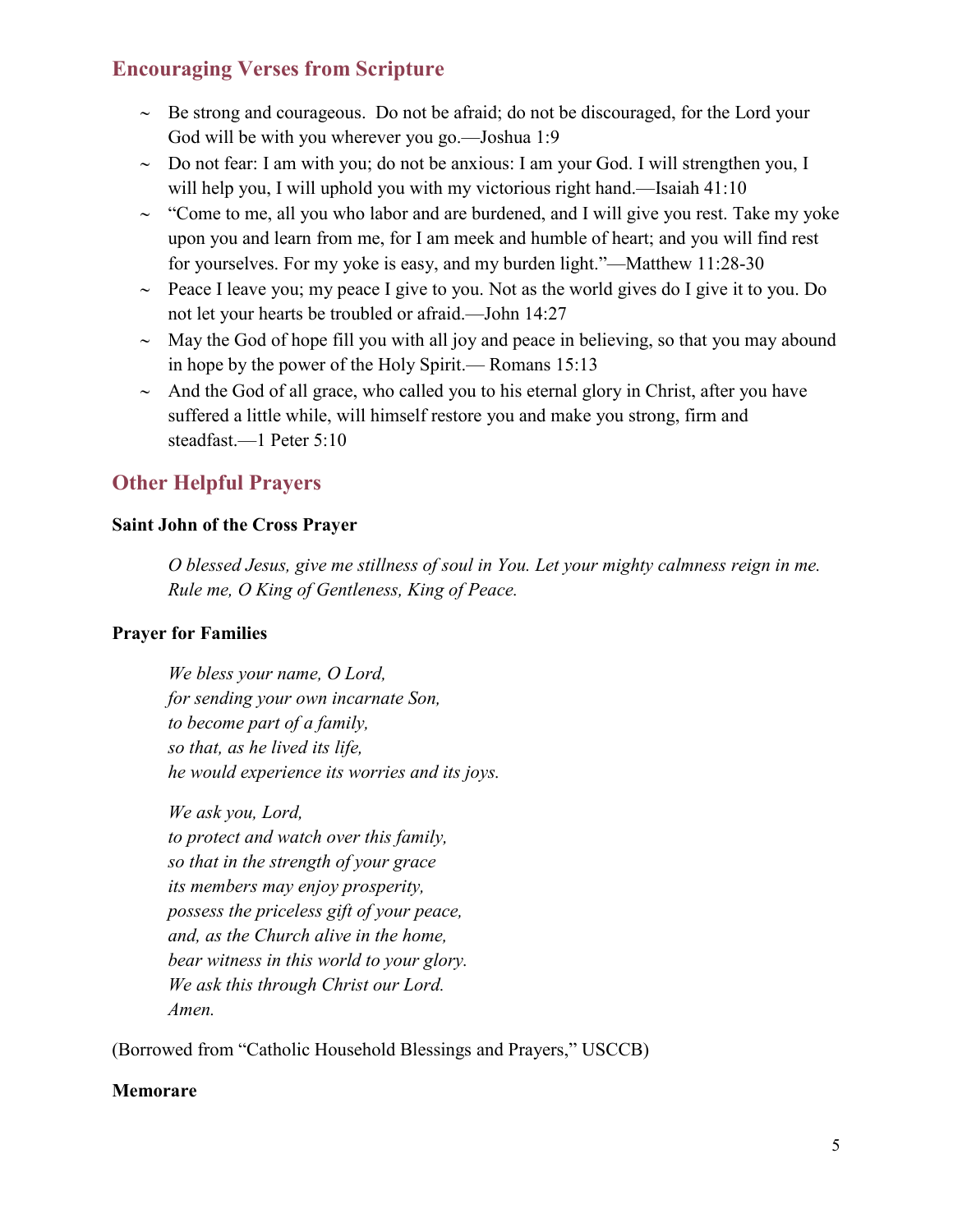*Remember, O most gracious Virgin Mary, that never was it known that anyone who fled to your protection, implored your help, or sought your intercession was left unaided. Inspired with this confidence, I fly to you, O Virgin of virgins, my Mother. To you I come, before you I stand, sinful and sorrowful. O Mother of the Word Incarnate, despise not my petitions, but in your mercy, hear and answer. Amen.*

### **Live Mass Schedule**

#### **Diocesan:**

St. Stephen Cathedral at 9 AM : [www.facebook.com/ststephencathedral/live](https://www.facebook.com/ststephencathedral/live?__xts__%5B0%5D=68.ARDcsgkt3BXkAKn6dAIA3nbOpu3Hf_3UNhrSG9Z1KVV4FjQgVztafrkyiv0_zFnG8YYDQxYO8BGB2a9RYn51AAzVn13rVZP9W7lYCDfg34hZgIx-Chf8WXvNmSBvqiWQtICRCm_tphVuqJE-XJLAArKJDvm_yzvoycX_xr91Wx2lxvepCSXqpfT1sWzY5iZuG-WW8sdXOvYdu3E1fO07WYj5athO7IuA--K5TLJGAQz8as5JCRiBqrfYMQTGz6i7boEZVuXrS_CdwvrpWQweE50QfyTZVEVbkRqmq1n017JaziAfOmbrsXmkVEaLJ9K3m5db09MZaqdjir0GMk044uDWZg&__tn__=-UK-R) Brescia University at 10 AM: <https://livestream.com/accounts/19227302/bresciamass> St. Joseph in Leitchfield at 11 AM: <https://stjosephch.org/live-streaming> St. Thomas More in Paducah at 9 AM: <https://www.stmore.org/live-mass> St. Mary in Franklin at 11 AM: [https://www.facebook.com/St-Mary-Catholic-Church-Franklin-](https://www.facebook.com/St-Mary-Catholic-Church-Franklin-KY-466339790185934/)[KY-466339790185934/](https://www.facebook.com/St-Mary-Catholic-Church-Franklin-KY-466339790185934/) Ursuline Sisters of Mount Saint Joseph at 11 AM: <https://www.facebook.com/ursulinesmsj/>

#### **Non-diocesan:**

Local EWTN Mass times can be found here:<https://www.ewtn.com/tv/channel-finder> <https://www.watchthemass.com/> <http://www.catholictv.org/masses/catholictv-mass> <https://thesundaymass.org/> <https://www.wordonfire.org/daily-mass/>

## **Liturgy of the Word**

Liturgy is our public and ordered prayer as a Church. However, in times of social distancing we are asked in a special way to recognize the importance of the Domestic Church, that is, your family as baptized Christians are a part of the Body of Christ and called to pray together. Liturgy of the Word is a part of the Mass, but can be celebrated outside of the Mass as well. During this time when we are not able to celebrate Mass within our parish communities on Sundays, you may wish to consider celebrating a Liturgy of the Word within your family as a way to pray in a different way on Sunday (although you can pray this way any time of the week). Ordinarily, a Priest or Deacon leads liturgical prayer, if present, but laypersons may also lead prayer.

Each week that there is no public celebration of the Sunday Eucharist, there will be made available a Liturgy of the Word for use at home. It will be in the form of a script that tells you